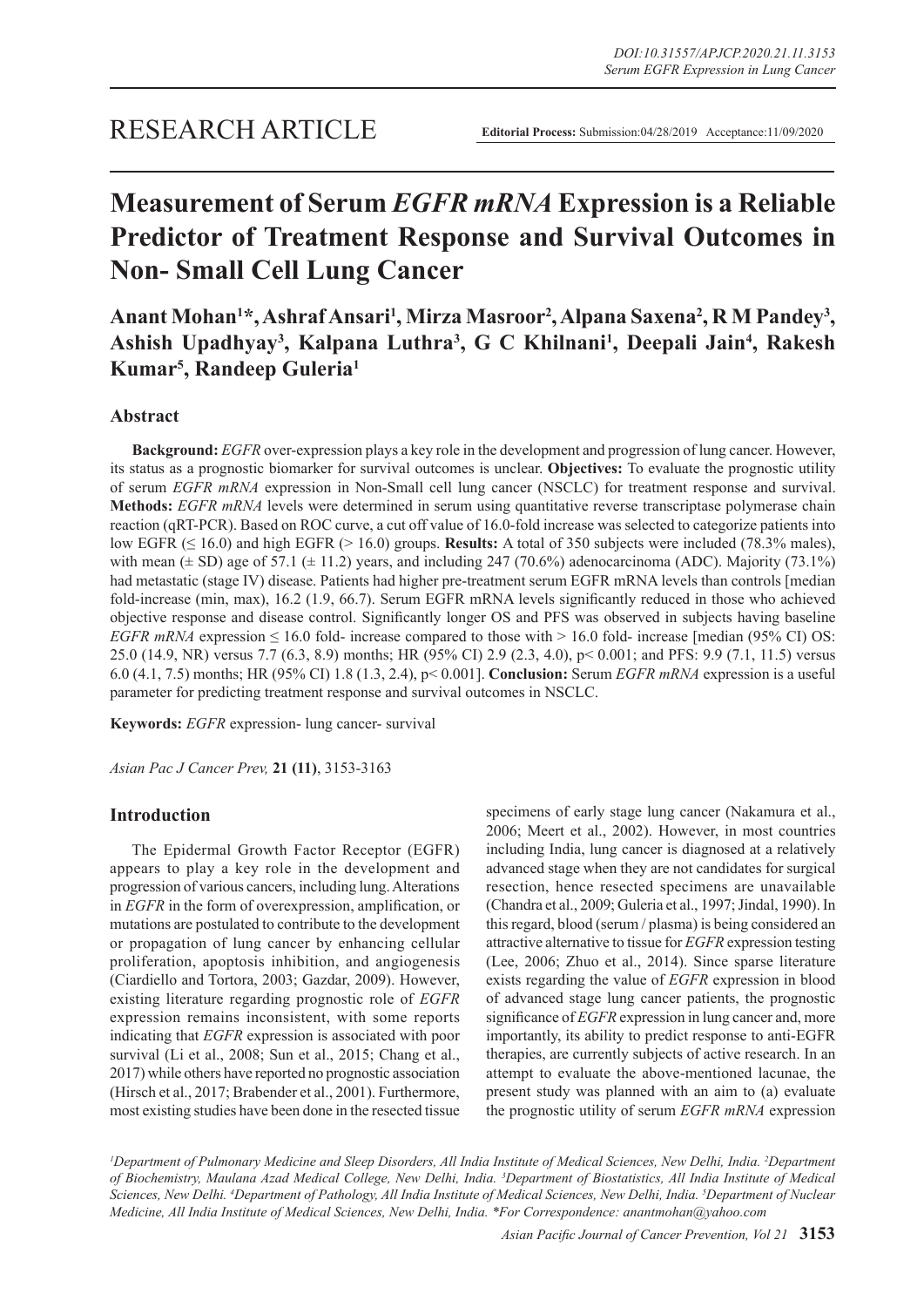in Non-Small cell lung cancer (NSCLC).

## **Materials and Methods**

#### *Patients and Methods*

This was a prospective observational study conducted from June 2015 till 31st December 2017 at a tertiary level academic health centre in North India. Newly diagnosed, treatment naïve patients with Non-small cell lung cancer (NSCLC) were included. Patients with concurrent cancer at any other site, or those who were planned for surgery or who had previously received any form of chemotherapy were excluded. The control group included 50 healthy subjects matched for age, sex, and smoking status and without any clinical evidence of malignant disease and no recent acute infection (within the past six weeks).

After obtaining informed written consent, relevant clinical and demographic details were entered a pre-designed structured proforma. For smoking burden, one pack-year was calculated by considering one pack having 20 cigarettes smoked every day for 1 year. For bidi smokers (a local form of tobacco inhalation through rolled tendu leaves), smoking index (S.I.) was calculated by multiplying the number of bidis smoked per day multiplied by number of years smoked (Shimkhada and Peabody, 2003; Singh et al., 2012; Jindal et al., 1982; Reddy and Reddy, 2004) Ex / reformed smokers were defined as those who had quit smoking at least six months previously. Performance status was assessed using a) Karnofsky Performance Scale (KPS), (Karnofsky and JH, 1949) and b) Eastern Co-operative Oncology Group (ECOG) Scale (Oken et al., 1982). In addition, history of prior anti-tubercular treatment was enquired, especially if taken during the current episode of symptoms. Details of diagnostics and staging investigations were recorded. Staging was done according to American Joint Committee for Cancer Control (AJCC) -TNM staging scheme  $(7<sup>th</sup>$ edition) upto  $31<sup>st</sup>$  December 2016 and as per the joint American Joint Committee for Cancer Control (AJCC) – International Association for Study of Lung Cancer (IASLC) – Union for International Cancer Control (UICC) - 8th edition recommendations from  $1<sup>st</sup>$  January 2017 (Brierley et al., 2017; Amin et al., 2017; Rami-Porta, 2016; Detterbeck et al., 2017).

Peripheral venous blood sample (3 ml) was collected in a plain vial from each patient before initiating treatment, and from the control subjects, after written informed consent. The sample was left standing for 20-30 minutes at room temperature and allowed to clot. Serum was separated by centrifugation of blood sample at  $1,800 \times g$ for 10 min. and removed by Pasteur pipette in a separate eppendorf tube. The serum was stored at -80°C until further analysis.

#### *Determination of EGFR mRNA Expression in serum*

Quantitative real -time polymerase chain reaction (qRT-PCR) was carried out to quantify *EGFR* expression by measuring the levels of EGFR mRNA in serum of NSCLC patients and healthy controls, using specific set of primers and SYBR green I technology in the Rotor-Gene Q Real-time PCR cycler (QIAGEN). *EGFR mRNA* 

expression was determined using the relative quantification PCR double delta cycle threshold (ΔΔCt) method (Livak and Schmittgen, 2001)as per the following steps: (1) RNA extraction using Trizol method; (Chomczynski and Mackey, 1995)(2) cDNA synthesis using cDNA synthesis kit (Thermo Scientific, USA); and (3) verification of cDNA integrity using β actin gene as internal control. The PCR products were analysed on 2.0% agarose gel, stained with ethidium bromide, visualized and photographed in a ultraviolet (UV) Gel documentation system. Quantitative Real Time PCR (qPCR) for EGFR and β-Actin was performed using specific primers (Bieche et al., 2003).

#### *Calculation of EGFR Expression*

The Ct or threshold cycle value is the number of cycles required for the fluorescent signal to cross the threshold. Ct levels are inversely proportional to the amount of target nucleic acid in the sample. The expression level is calculated as per the following formula:

1) Normalize Ct\* (Target gene) to Ct (reference gene)  $\Delta$ Ct (Control) = Ct (target gene) - Ct (reference gene)  $\Delta$ Ct (Patient) = Ct (target gene) - Ct (reference gene) 2) Normalize  $\Delta$ Ct of patient sample to  $\Delta$ Ct of healthy control.

 $\Delta \Delta \text{C}t = \Delta \text{C}t$  (Patient) -  $\Delta \text{C}t$  (control)

3) Calculate expression ratio or fold difference.

Ratio/Fold change  $= 2$ <sup>- $\triangle \triangle Ct$ </sup>

 $(*Ct = Cycle threshold)$ 

Serum *EGFR* expression was determined at 3 months following treatment either with oral Gefitinib tablet (250 mg once daily in the subgroup of tissue EGFR mutation-positive patients), or with conventional chemotherapy (four cycles of injectable Carboplatin plus Paclitaxel at 3-weekly intervals in patients with tissue-negative EGFR mutations and Squamous cell cancer). Clinical response was evaluated after 2-3 months in Gefitinib group and after 4 cycles of chemotherapy in the chemotherapy group by repeat imaging with CT scan of chest and upper abdomen or by 18F- Fluorodeoxyglucose (FDG) PET/CT scanning. Treatment response was assessed using the RECIST 1.1 criteria (Eisenhauer et al., 2009)and classified as one of the following: Complete Response (CR); Partial response (PR); Progressive Disease (PD); or Stable Disease (SD). Subsequently, Objective Response Rate (ORR) was calculated as the proportion of subjects with a tumor size reduction of a predefined for a minimum time period defined as the sum of Complete Response (CR) plus Partial response (PR) (Pazdur, 2008). Disease Control Rate (DCR) was defined as the sum of Complete Response (CR), Partial response (PR), and Stable disease (SD) (Nakashima et al., 2016; Claret et al., 2014). For the purpose of analysis, subjects who achieved CR or PR were termed as "Responders". while those with SD or PD were termed "Non-responders".

#### *Evaluation of survival parameters*

All patients were followed up using appropriate imaging (CT-PET scans / CT chest) every 3-4 months for a period of one year from date of diagnosis. Subjects were asked to follow up periodically in the clinic; those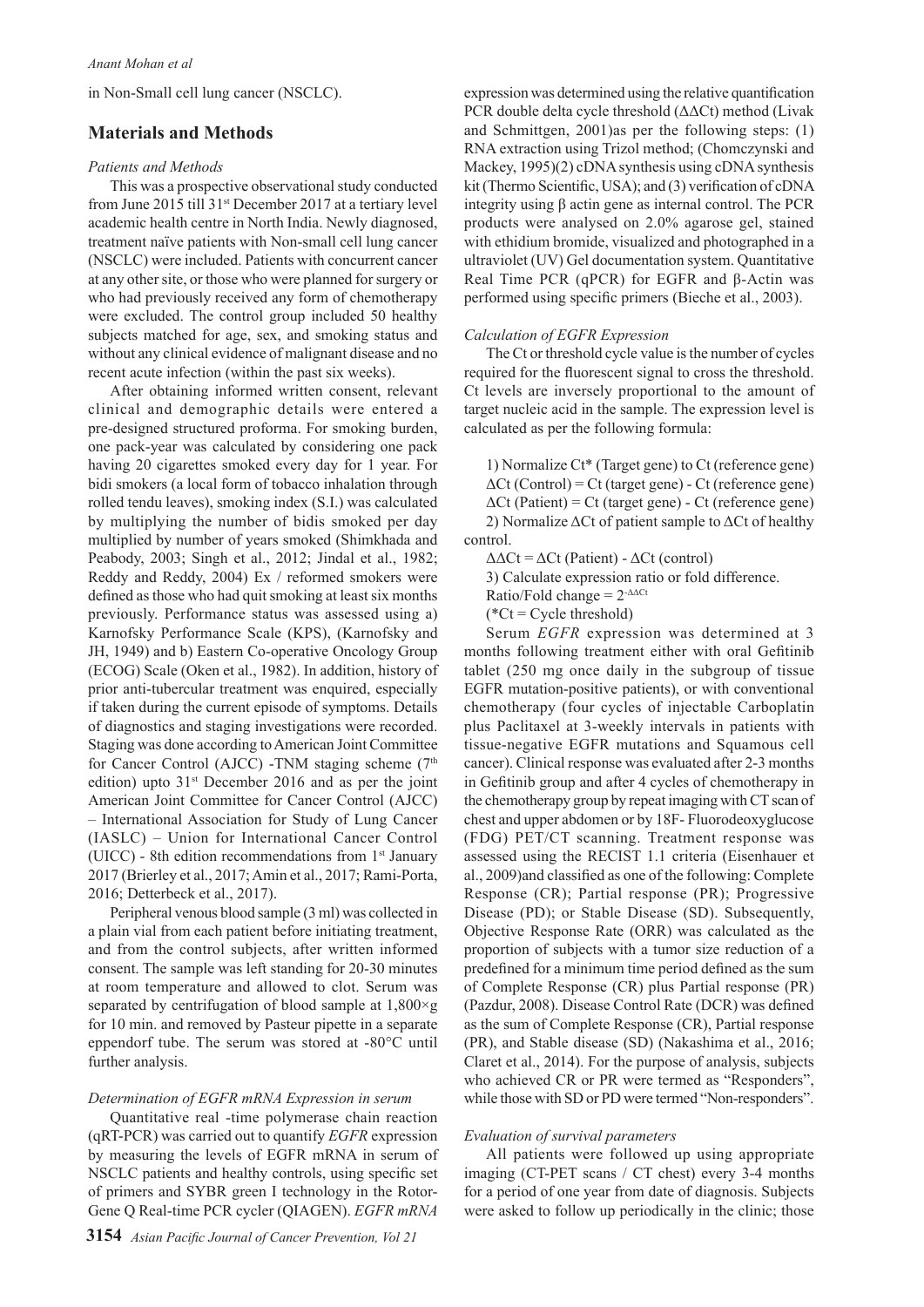who missed their visits were contacted by telephone to ascertain their clinical status and all relevant clinical details were recorded; in case of death of the patient, the date of death was recorded. In situations where no contact could be established after repeated phone calls, the last date of known contact by phone or by hospital visit was used for calculating survival outcome parameters. Last date of follow-up was kept as  $31<sup>st</sup>$  December 2017 and data was censored at this date. The following clinical outcomes were determined: (a) Overall survival (OS): Defined as the time period from date of diagnosis till date of death or last date of known follow – up (US Dept. of Health, 2007). The patients who survived at the time of study closure had their survival time censored to that date; and (b) Progression free survival (PFS): Defined as the time from date of starting treatment till the date of documented disease progression or death, or last date of follow up. The patients who were progression - free at the time of study closure had their time to progression censored to that date.

The sample size of the study was computed to determine the role of serum *EGFR mRNA* expression at baseline on improvement in survival in patients on treatment, at 12 months based on the initial data obtained

*DOI:10.31557/APJCP.2020.21.11.3153 Serum EGFR Expression in Lung Cancer*

at 12 months follow up of the first 50 patients in the study. Keeping an estimated proportion of 1-year survival in the low *EGFR* expression group as 75% and 50% in the high *EGFR* expression group, with hazard ratio (HR) of 1.94, 80% power and alpha – error of 5%, the required number of subjects in each of the 2 groups (low / high EGFR) were estimated to be 61. Considering that approx. 1/3 of the patients would not be initiated on treatment and some patients may be censored during follow-up, we would have to enrol minimum 250 subjects in total. 50 normal age, gender and smoking matched control subjects were included for comparison of serum *EGFR* expression.

## **Results**

During the study period, a total of 395 subjects were screened, of whom 45 were subsequently excluded (previous / ongoing chemotherapy =18; refusal of consent=16; tumor morphology not defined=11). Finally, 350 subjects were included for evaluation and analysis. Of these, 247 (70.6%) had adenocarcinoma (ADC) and 103 (29.4%) had squamous cell carcinoma (SCC) morphology. The demographic characteristics of the study group is shown in Table 1. The study group comprised 274 males

Table 1. Demographic Characteristics of the Study Subjects

| Variable                    | Adenocarcinoma (n=247) | Squamous cell (n=103) | Total $(n=350)$   |
|-----------------------------|------------------------|-----------------------|-------------------|
| Age (years)                 | $55.4 \pm 11.6$        | $60.9 \pm 9.0$        | $57.1 \pm 11.2$   |
| Duration of symptoms (days) | $155.2 \pm 109.1$      | $173.1 \pm 125.9$     | $160.4 \pm 114.4$ |
|                             | 120(75.40)             | 150 (75.40)           | 120(75.40)        |
| Age category                |                        |                       |                   |
| $\leq 50$ years             | 89(36.1)               | 14(13.6)              | 103(29.4)         |
| $51 - 65$ years             | 114(46.1)              | 59 (57.3)             | 173(49.4)         |
| $\geq 66$ years             | 44 (17.8)              | 30(29.1)              | 74(21.2)          |
| Gender                      | 178(72.1)              | 96 (93.2)             |                   |
| Males                       | 69(27.9)               | 7(6.8)                | 274 (78.3)        |
| Females                     |                        |                       | 76(21.7)          |
| <b>Smoking Status</b>       |                        |                       |                   |
| Non-smokers                 | 105(42.1)              | 7(6.8)                | 112(31.7)         |
| Current / ex- smokers       | 142 (57.9)             | 96 (93.2)             | 238 (68.3)        |
| Smoking Index ( $n=238$ ) * |                        |                       |                   |
| $\leq$ 250                  | 50(35.3)               | 22(22.9)              | 72(30.3)          |
| $251 - 500$                 | 44 (30.9)              | 27(28.1)              | 71 (29.8)         |
| > 500                       | 48 (33.8)              | 47(49.0)              | 95 (39.9)         |
| Stage                       |                        |                       |                   |
| Non-metastatic (I-III)      | 48 (19.4)              | 46 (44.7)             | 94 (26.9)         |
| Metastatic (IV)             | 199 (80.6)             | 57(55.3)              | 256(73.1)         |
| <b>KPS</b>                  |                        |                       |                   |
| $40 - 70$                   | 100(40.5)              | 53 $(51.5)$           | 153(43.7)         |
| $80 - 100$                  | 147(59.5)              | 50(48.5)              | 197(56.3)         |
| ECOG score                  |                        |                       |                   |
| 0/1                         | 138 (55.9)             | 52(50.5)              | 190(54.3)         |
| $\overline{2}$              | 82 (33.2)              | 38 (36.9)             | 120(34.3)         |
| 3                           | 27(10.9)               | 13(12.6)              | 40(11.4)          |

All values expressed as number (%) , median (min, max), or mean ± SD; \* Excluding lifetime non-smokers. Smoking index was calculated by multiplying the number of bidis smoked per day with the number of years smoked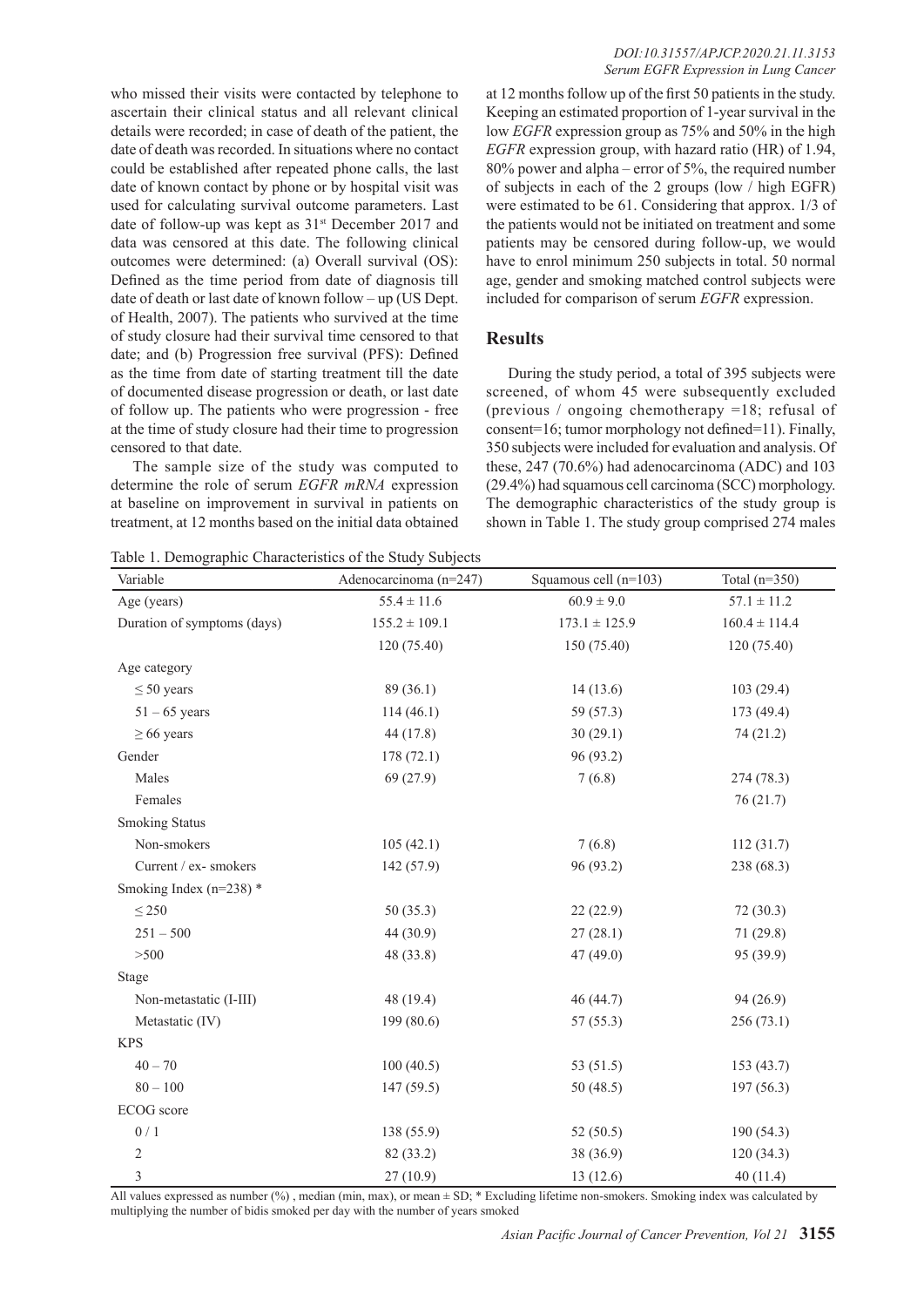

Figure 1. Overall Survival Time in Adenocarcinoma (panel A) and Squamous Cell (Panel B) Lung Cancer Subjects Having low (≤ 16.0) and high (> 16.0) Baseline Serum EGFR mRNA Levels. OS, overall survival; HR, hazard ratio; CI, confidence interval; NR, not reached; EGFR values expressed as fold-increase over control values

(78.3%) overall, with mean (SD) age of 57.1 (11.2) years. Majority of subjects (68.3%) were either current or reformed smokers. The mean (SD) symptom duration of the study group was 160.4 (114.4) days, with median duration of 120 days (range, 7 to 540 days).

Among the total 350 subjects, 256 (73.1%) had metastatic (stage IV) disease (80.6% of ADC and 55.3% of SCC). The commonest metastatic sites were the lungs (28.9%), pleural effusion (26.9%), and bone (26%), followed by brain (14%), adrenals (12.3%), and liver (7.4%). Other metastatic sites included extra thoracic lymph nodes (n=12), and kidney, parotid, pancreas and thyroid (1 patient each).

Of the total 350 subjects, 267 (76.3%) were initiated on treatment. Of these, 203 (58%) subjects were initiated on chemotherapy (51% in ADC and 74.8% in SCC), while 64 patients (25.9%, all ADC) received oral Tyrosine kinase inhibitors (TKIs) in the form of Gefitinib tablets. The remaining subjects received best supportive care or opted for alternative modalities of treatment. Radiotherapy was administered for palliative purposes to 52 patients (14.9%) and with curative intent in 8 (2.3%) patients.

Of the total subjects, response to treatment was evaluated in 174 (130 in chemotherapy group and 44 in the Gefitinib group). Overall, majority of patients (57.5%) achieved a partial response (PR) [56.1% in chemotherapy group and 61.3% in the Gefitinib group]. Objective response (OR) was achieved in 102 patients (58.6%) of the total group (57.7% in chemotherapy group and 61.3% in the Gefitinib group) while disease control (DC) was achieved in 126 patients (72.4%) of the total group (71.5% in chemotherapy group and 75.0 % in the Gefitinib group).

By the end of the study follow up period, out of 350 subjects, 179 (51.1%) did not survive. The median overall survival (OS) time was 13.2 months (95% CI, 10.9 to 14.9 months). The OS time of ADC was significantly greater than OS time in SCC [median (95% CI), 14.6 (11.9, 17.6) versus 8.8 (7.3, 13.6) months respectively, log-rank p-value=0.01]. The hazard of mortality in SCC subjects was 1.5 times higher as compared to the ADC subjects [HR (95% CI): 1.5 (1.1, 2.0),  $p = 0.01$ ].

Disease progression occurred in 163 (68.2%) of 267 patients who were initiated on any treatment. The median PFS time of the whole study group was 7.5 months (95%

| Histology type       | Parameter     | Baseline levels<br>(fold - increase over controls) | Post treatment<br>levels | p-value | Absolute difference<br>(pre-post) | % difference     |
|----------------------|---------------|----------------------------------------------------|--------------------------|---------|-----------------------------------|------------------|
| Adeno                | $Mean \pm SD$ | $17.7 \pm 8.2$                                     | $11.5 \pm 8.2$           | < 0.001 | $4.3 \pm 10.8$                    | $9.9 \pm 76.9$   |
|                      | Median        | 16                                                 | 9.2                      |         | 4.2                               | 34.3             |
|                      | (min, max)    | (1.9, 66.7)                                        | (3.4, 56.5)              |         | $(-40.3, 62.2)$                   | $(-340.7, 93.2)$ |
|                      | $\mathbf n$   | 247                                                | 118                      |         | 118                               |                  |
| Squamous             | $Mean \pm SD$ | $17.5 \pm 7.7$                                     | $11.5 \pm 8.0$           | < 0.001 | $5.1 \pm 9.2$                     | $20.9 \pm 59.2$  |
|                      | Median        | 16.9                                               | 9.3                      |         | 5.6                               | 36.7             |
|                      | (min, max)    | (4.1, 42.8)                                        | (2.5, 41.8)              |         | $(-16.7, 33.6)$                   | $(-178.9, 78.4)$ |
|                      | $\mathbf n$   | 103                                                | 43                       |         | 43                                | 43               |
| p value              |               | 0.94                                               | 0.81                     |         | 0.72                              | 0.39             |
| Total (all subjects) | $Mean \pm SD$ | $17.6 \pm 8.1$                                     | $11.5 \pm 8.1$           | < 0.001 | $4.5 \pm 10.4$                    | $12.8 \pm 72.6$  |
|                      | Median        | 16.2                                               | 9.2                      |         | 4.45                              | 34.9             |
|                      | (min, max)    | (1.9, 66.7)                                        | (2.5, 56.5)              |         | $(-40.3, 62.2)$                   | $(-340.8, 93.3)$ |
|                      | $\mathsf{n}$  | 350                                                | 161                      |         | 161                               | 161              |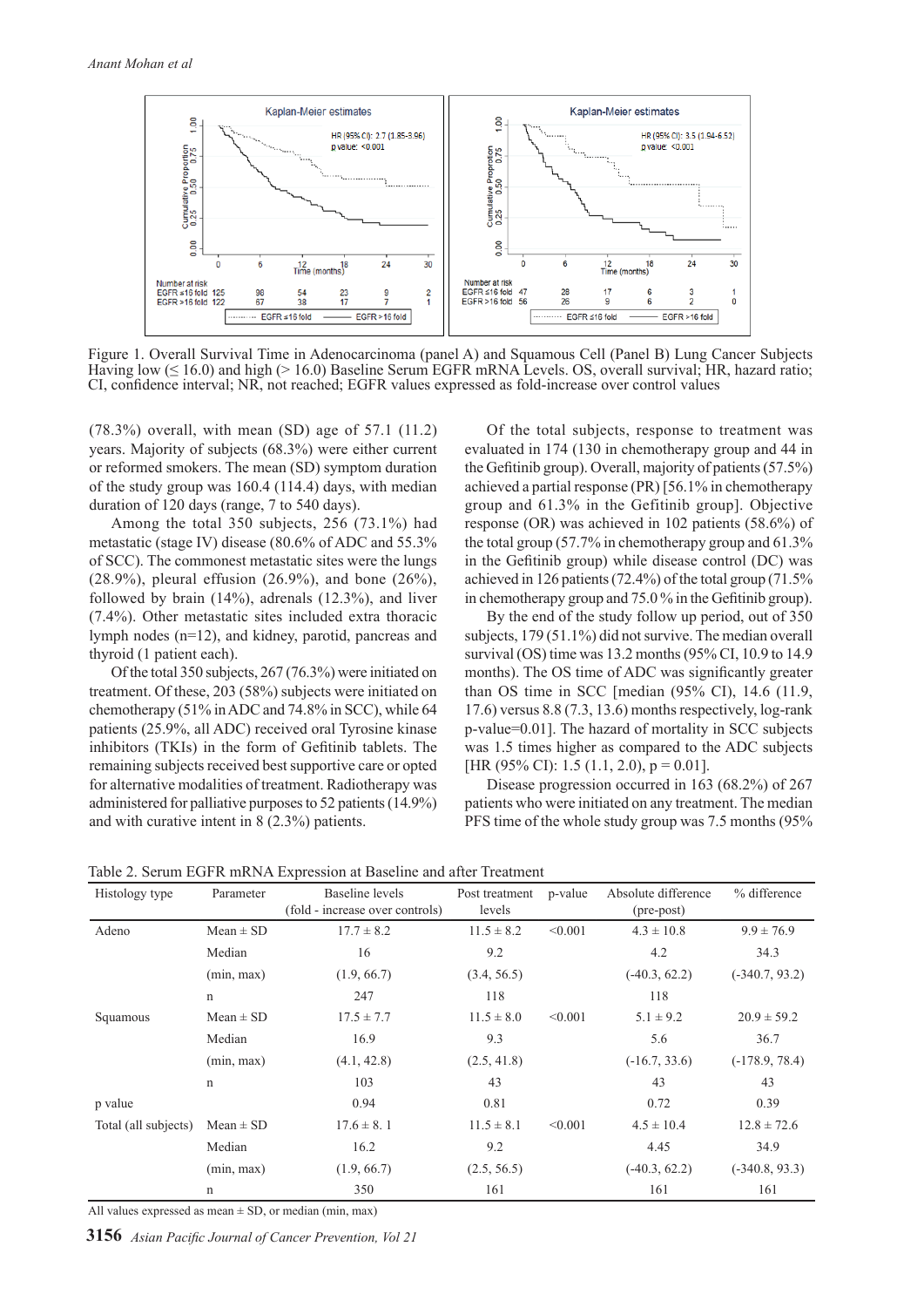

Figure 2. Progression-Free Survival Time in Adenocarcinoma (Panel A) and Squamous Cell (Panel B) Lung Cancer Subjects Having Low  $(≤ 16.0)$  and High  $(≥ 16.0)$  Baseline Serum EGFR mRNA Levels. PFS, Progression-free survival; HR, hazard ratio; CI, confidence interval; NR, not reached; EGFR values expressed as fold-increase over control values

CI, 6.6-9.2 months). The PFS time of ADC was not significantly different from that of SCC patients [median (95% CI), 7.7 months (6.9, 9.9) vs 6.2 (4.9, 9.5) months respectively); HR (95% CI), 1.2 (0.8, 1.6),  $p = 0.41$ ].

## *Serum EGFR mRNA expression of the study group before and after treatment*

*EGFR mRNA* expression was measured in serum at baseline and after treatment in 247 Adenocarcinoma (ADC) and 103 Squamous cell carcinoma (SCC) subjects. Throughout this document, patient EGFR mRNA values are expressed as fold-increase in levels compared to the control values. Figure 1 shows a representative picture of (a) RNA extraction; (b) cDNA synthesis from RNA; (c) RT-PCR amplification graph and (d) and melting curve during EGFR mRNA determination.

Following treatment, EGFR levels reduced significantly in males as well as females, in all age categories and within each of the three smoker categories (Table 2). Overall, the median (min, max) fold - increase in baseline *EGFR mRNA* expression compared to controls was 16.2 (1.9,

66.7), which reduced significantly following treatment to 9.2 (2.5, 56.5) [p<0.001]. Individually in ADC and SCC, the baseline *EGFR mRNA* expression was elevated and reduced significantly following treatment. However, the EGFR mRNA levels were similar between ADC and SCC groups at baseline as well as following treatment.

No significant difference existed in serum EGFR mRNA levels between ADC and SCC either at baseline [median (min, max), 16.0 (1.9, 66.7) and 16.9 (4.1, 42.8) respectively, p=0.84], or after treatment [median (min, max), 9.2 (3.4, 56.5) and 9.3 (2.5, 41.8) respectively, p=0.76] or between subjects with metastatic disease and non-metastatic disease. Similarly, no association was seen between EGFR mRNA and KPS or ECOG scores. Following treatment, serum EGFR mRNA levels reduced significantly in both the chemotherapy as well as the Gefitinib groups (p<0.001) (Table 3).

### *Serum EGFR mRNA expression as a predictor of treatment response*

Pre-treatment serum *EGFR mRNA* levels were similar

| Treatment<br>modality |               | Baseline (Pre-treatment) EGFR<br>mRNA expression (fold- increase) | Post treatment EGFR mRNA<br>expression (fold-increase) | p<br>value | Absolute reduction<br>$(\text{pre} - \text{post})$ |
|-----------------------|---------------|-------------------------------------------------------------------|--------------------------------------------------------|------------|----------------------------------------------------|
| No treatment          | N             | 83                                                                | $n=0$                                                  |            | $n=0$                                              |
|                       | $Mean \pm SD$ | $19.6 \pm 9.5$                                                    |                                                        |            |                                                    |
|                       | Median        | 17.5                                                              |                                                        |            |                                                    |
|                       | (min, max)    | (4.1, 56.1)                                                       |                                                        |            |                                                    |
| Chemotherapy          | N             | 203                                                               | 120                                                    | < 0.001    | 120                                                |
|                       | $Mean \pm SD$ | $16.9 \pm 7.1$                                                    | $11.4 \pm 7.8$                                         |            | $4.3 \pm 8.9$                                      |
|                       | Median        | 15.7                                                              | 9.2                                                    |            | 4.7                                                |
|                       | (min, max)    | (2.3, 42.8)                                                       | (2.4, 56.5)                                            |            | $(-37.2, 33.6)$                                    |
| TKI                   | N             | 64                                                                | 41                                                     | 0.001      | 41                                                 |
|                       | $Mean \pm SD$ | $17.1 \pm 8.6$                                                    | $11.8 \pm 9.2$                                         |            | $4.9 \pm 13.9$                                     |
|                       | Median        | 16.6                                                              | 9.2                                                    |            | 4.2                                                |
|                       | (min, max)    | (1.9, 66.7)                                                       | (3.8, 56.5)                                            |            | $(-40.3, 62.2)$                                    |
|                       | p-value       | 0.03                                                              | 0.94                                                   |            | 0.74                                               |

Table 3. Change in Serum EGFR mRNA Expression Levels Based on Treatment Modality Received

All values expressed as mean  $\pm$  SD, or median (min, max)

*Asian Pacific Journal of Cancer Prevention, Vol 21* **3157**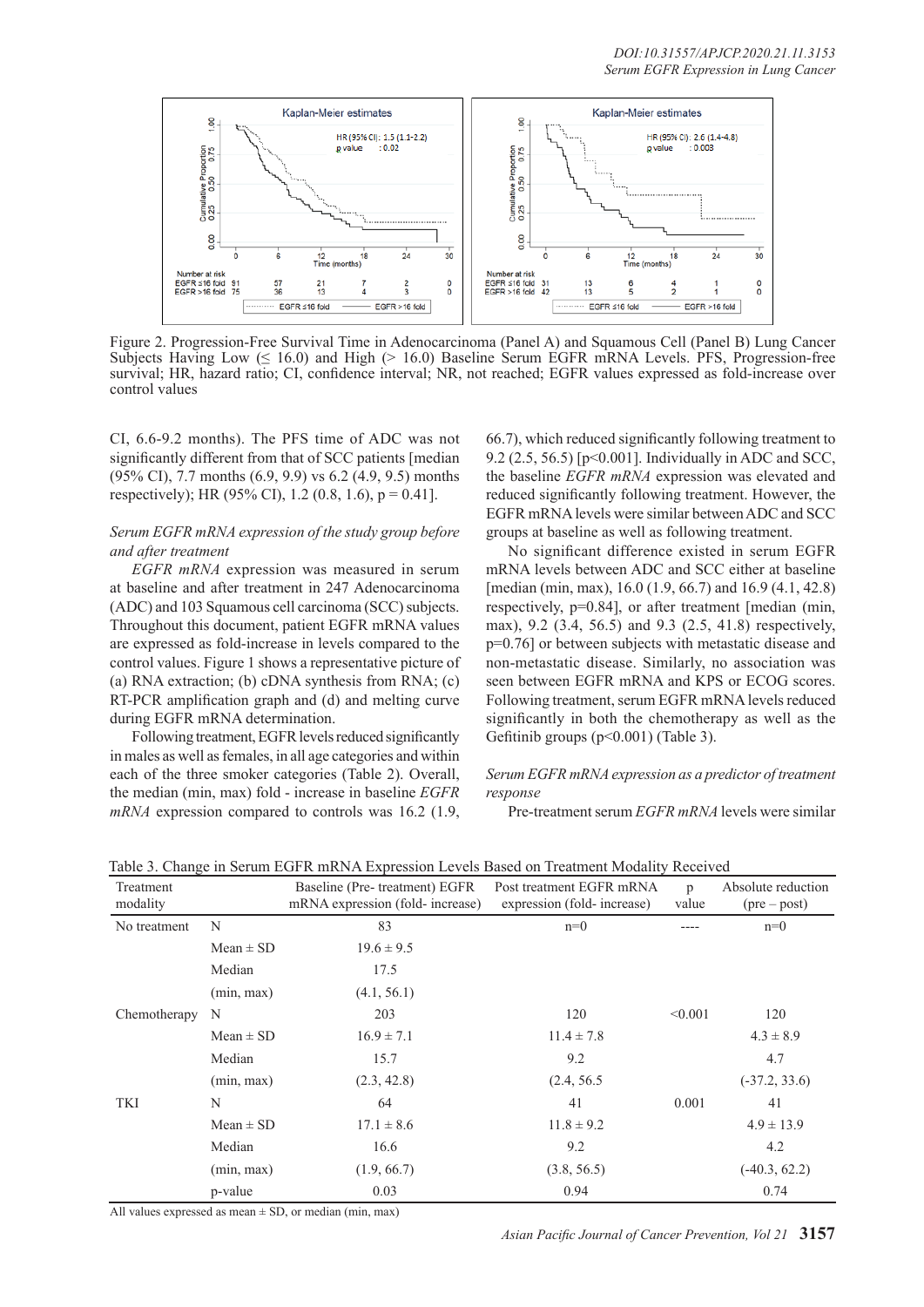

Figure 3. OS in Patients with High and Low Baseline EGFR mRNA Levels Based on Their Tissue Mutation Status

| Variable                  |               | Pre- treatment serum EGFR mRNA<br>levels (fold-increase) | Post-treatment serum<br>EGFR mRNA levels | p-value |
|---------------------------|---------------|----------------------------------------------------------|------------------------------------------|---------|
| <b>Treatment Response</b> | N             | 102                                                      | 97                                       | < 0.001 |
| Responders                | $Mean \pm SD$ | $15.7 \pm 8.1$                                           | $10.2 \pm 6.9$                           |         |
|                           | Median        | 14.9                                                     | 8.6                                      |         |
|                           | (min, max)    | (1.9, 66.7)                                              | (2.5, 56.5)                              |         |
| Non-responders            |               |                                                          |                                          |         |
|                           | $\mathbf N$   | 72                                                       | 64                                       | 0.009   |
|                           | $Mean \pm SD$ | $16.5 \pm 7.3$                                           | $13.5 \pm 9.4$                           |         |
|                           | Median        | 15.3                                                     | 10.9                                     |         |
|                           | (min, max)    | (2.3, 38.5)                                              | (2.5, 56.5)                              |         |
|                           | p-value       | 0.39                                                     | 0.01                                     |         |
| Disease Control           | N             | 126                                                      | 120                                      | < 0.001 |
| Yes                       | $Mean \pm SD$ | $15.8 \pm 7.7$                                           | $9.8 \pm 6.3$                            |         |
|                           | Median        | 14.8                                                     | 8.7                                      |         |
|                           | (min, max)    | (1.9, 66.7)                                              | (2.5, 56.5)                              |         |
| N <sub>0</sub>            | p-value       | 48                                                       | 41                                       | 0.62    |
|                           | $Mean \pm SD$ | $16.8 \pm 8.0$                                           | $16.2 \pm 10.7$                          |         |
|                           | Median        | 15.8                                                     | 12.3                                     |         |
|                           | (min, max)    | (1.9, 66.7)                                              | (2.9, 56.5)                              |         |
|                           | p-value       | 0.48                                                     | < 0.001                                  |         |
| Mortality                 | N             | 179                                                      | 48                                       | < 0.001 |
| Yes                       | $Mean \pm SD$ | $21.1 \pm 8.5$                                           | $11.8 \pm 9.6$                           |         |
|                           | Median        | 19.3                                                     | 8.9                                      |         |
|                           | (min, max)    | (8.3, 66.7)                                              | (4.1, 56.5)                              |         |
| $\rm No$                  | N             | 171                                                      | 113                                      | < 0.001 |
|                           | $Mean \pm SD$ | $13.9 \pm 5.7$                                           | $11.4 \pm 7.5$                           |         |
|                           | Median        | 13.6                                                     | 9.7                                      |         |
|                           | (min, max)    | (1.9, 27.1)                                              | (2.5, 56.5)                              |         |
|                           | p-value       | < 0.001                                                  | 0.62                                     |         |

| Table 4. Serum EGFR mRNA Levels based on Objective Response, Disease Control and Mortality in NSCLC |  |  |  |  |  |  |  |  |  |  |  |  |  |  |  |  |  |  |  |  |  |  |  |  |  |  |  |  |  |  |  |  |  |  |  |  |  |  |  |  |  |  |  |  |  |  |  |  |  |  |  |  |  |  |  |  |  |  |  |  |  |  |  |  |  |  |  |  |  |  |  |  |  |  |  |  |  |  |  |  |  |  |  |  |  |  |  |  |  |  |  |  |  |  |  |  |  |  |  |  |  |  |  |  |  |  |  |  |  |  |  |  |  |  |  |  |  |  |  |  |  |  |  |  |  |  |  |  |  |  |  |  |  |  |  |  |  |  |  |  |  |  |  |  |  |  |
|-----------------------------------------------------------------------------------------------------|--|--|--|--|--|--|--|--|--|--|--|--|--|--|--|--|--|--|--|--|--|--|--|--|--|--|--|--|--|--|--|--|--|--|--|--|--|--|--|--|--|--|--|--|--|--|--|--|--|--|--|--|--|--|--|--|--|--|--|--|--|--|--|--|--|--|--|--|--|--|--|--|--|--|--|--|--|--|--|--|--|--|--|--|--|--|--|--|--|--|--|--|--|--|--|--|--|--|--|--|--|--|--|--|--|--|--|--|--|--|--|--|--|--|--|--|--|--|--|--|--|--|--|--|--|--|--|--|--|--|--|--|--|--|--|--|--|--|--|--|--|--|--|--|--|--|
|-----------------------------------------------------------------------------------------------------|--|--|--|--|--|--|--|--|--|--|--|--|--|--|--|--|--|--|--|--|--|--|--|--|--|--|--|--|--|--|--|--|--|--|--|--|--|--|--|--|--|--|--|--|--|--|--|--|--|--|--|--|--|--|--|--|--|--|--|--|--|--|--|--|--|--|--|--|--|--|--|--|--|--|--|--|--|--|--|--|--|--|--|--|--|--|--|--|--|--|--|--|--|--|--|--|--|--|--|--|--|--|--|--|--|--|--|--|--|--|--|--|--|--|--|--|--|--|--|--|--|--|--|--|--|--|--|--|--|--|--|--|--|--|--|--|--|--|--|--|--|--|--|--|--|--|

All values expressed as mean  $\pm$  SD or median (min, max)

**3158** *Asian Pacific Journal of Cancer Prevention, Vol 21*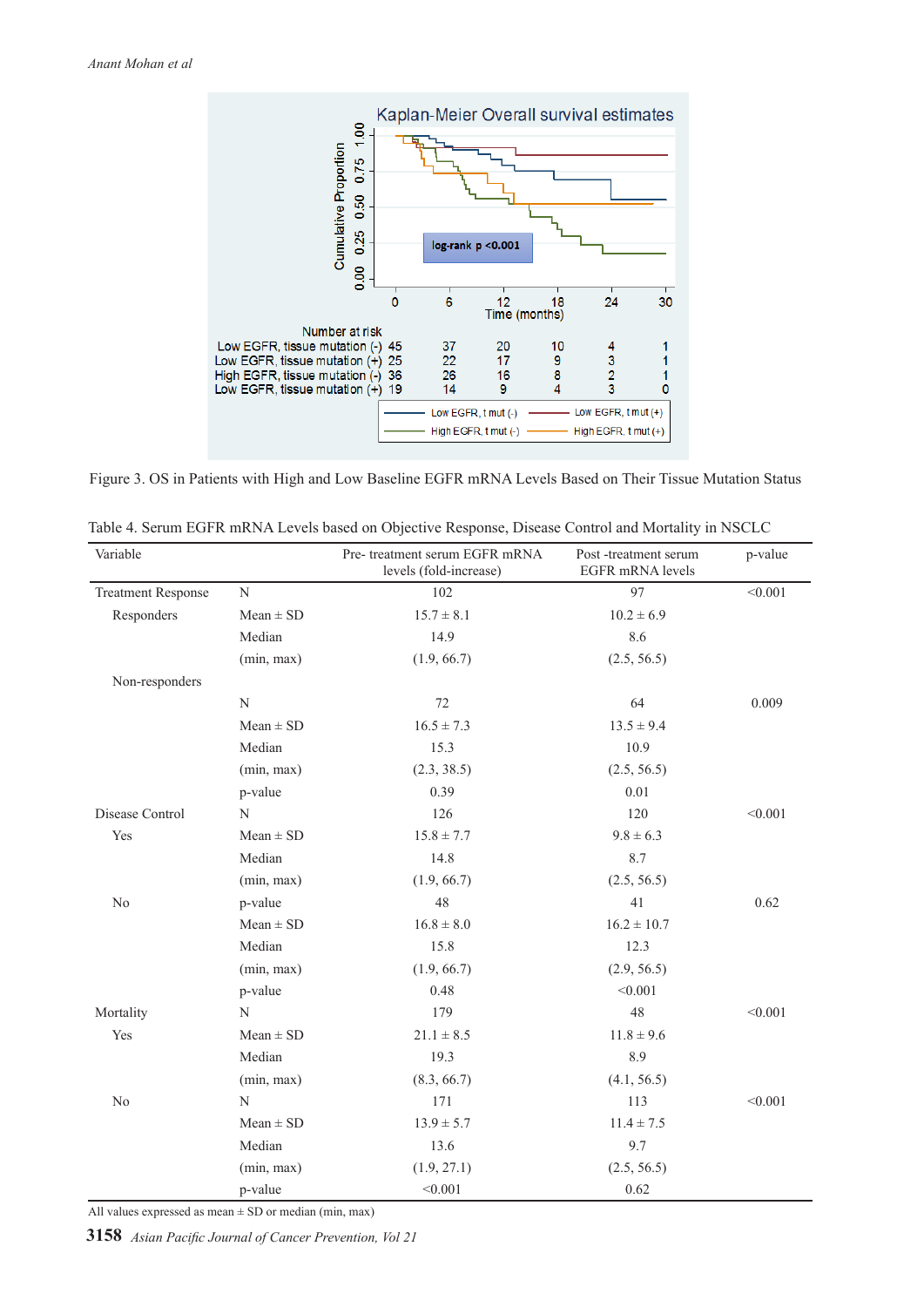

Figure 4. PFS of Patients with High and Low Baseline EGFR mRNA Levels based on Their Tissue Mutation Status

in responders and non-responders (Table 4). However, post-treatment *EGFR mRNA* was significantly higher in non-responders, i.e., those who did not achieve Objective response (p=0.01). Comparison of pre and post-treatment EGFR mRNA levels revealed that significant reduction occurred in both responders as well as non-responders (p<0.001 and p=0.009 respectively). However, subjects who failed to achieve disease control did not demonstrate reduction in EGFR levels.

Significant reduction in EGFR mRNA levels was observed from baseline to post-treatment both in the survivors as well as the subjects who did not survive. However, the baseline serum *EGFR mRNA* expression levels in the subjects who died were significantly higher than those who survived (Table 4).

The Receiver Operating Characteristics (ROC) curve was used to determine predictive value of baseline serum EGFR mRNA levels to predict mortality and a cut off value of 16.0 was selected, as it corresponded to higher sensitivity and specificity. The OS time was significantly greater in subjects with baseline serum *EGFR mRNA*  $levels \leq 16.0$ -fold-increase compared to those with levels  $> 16.0$ -fold-increase [median (95% CI) OS, 25.0 (14.9, NR) vs 7.7 (6.3, 8.9) months respectively; HR (95% CI) 2.9 (2.1, 4.0), log-rank  $p < 0.001$ . The patient group with baseline serum *EGFR mRNA* levels > 16.0 had a 2.9 times higher risk of mortality compared to those with baseline EGFR levels  $\leq 16.0$ . Similar results were found in ADC and SCC (Figure 1); ADC and SCC with baseline serum *EGFR* expression  $> 16.0$  had 2.7 times and 3.5 times higher risk of mortality respectively compared to those with baseline expression  $\leq 16.0$ .

Similarly, the PFS time was significantly greater in subjects with baseline serum *EGFR mRNA* expression levels ≤16.0 fold compared to those with levels > 16.0-fold (Figure 2); the subjects with baseline serum *EGFR* expression > 16.0 had a 1.8 times higher risk of disease progression compared to those with expression  $\leq 16.0$ .

Similar findings were obtained in subgroups of ADC and SCC (Figure 3A and 3B) with subjects with baseline serum *EGFR mRNA* expression > 16.0 demonstrating a 1.5 and 2.6-times higher risk of disease progression respectively compared to those with expression  $\leq 16.0$ .

## **Discussion**

Our results show that baseline (pre-treatment) serum EGFR mRNA levels in NSCLC were elevated compared to the control group, and they reduced significantly following treatment. Over-expression of *EGFR* in lung cancer has been documented previously, although most studies used tissue specimens for EGFR testing. In comparison to normal lung tissue and para-cancerous tissue, lung cancer cells show significantly higher *EGFR* expression (Brabender et al., 2001; Li et al., 2011). The degree of *EGFR* expression has been widely variable and ranges between 32%- 81% (Li et al., 2008; Fontanini et al., 1998; Gaber et al., 2014; Rusch et al., 1997). In a meta-analysis of 18 studies, 1,441 of 2,972 (48.5%) patients had positive *EGFR* expression, majority of which were detected using IHC method (Nakamura et al., 2006).

Among our study patients, serum *EGFR mRNA*  expression was similar in ADC and SCC. Most previous studies have shown higher *EGFR* expression in squamous cell morphology compared to adenocarcinoma, (Hirsch et al., 2003; Nakamura et al., 2006; Rusch et al., 1997; Ludovini et al., 2013) although others have shown opposite results (Sun et al., 2015; Han et al., 2015). The proportion of ADC patients in the present study group was much higher, hence this may have contributed to the similar baseline *EGFR mRNA* expression in both histological types.

The patients in the current study did not demonstrate any significant association between serum *EGFR mRNA* expression and various clinical characteristics such as age, gender, smoking status, disease stage or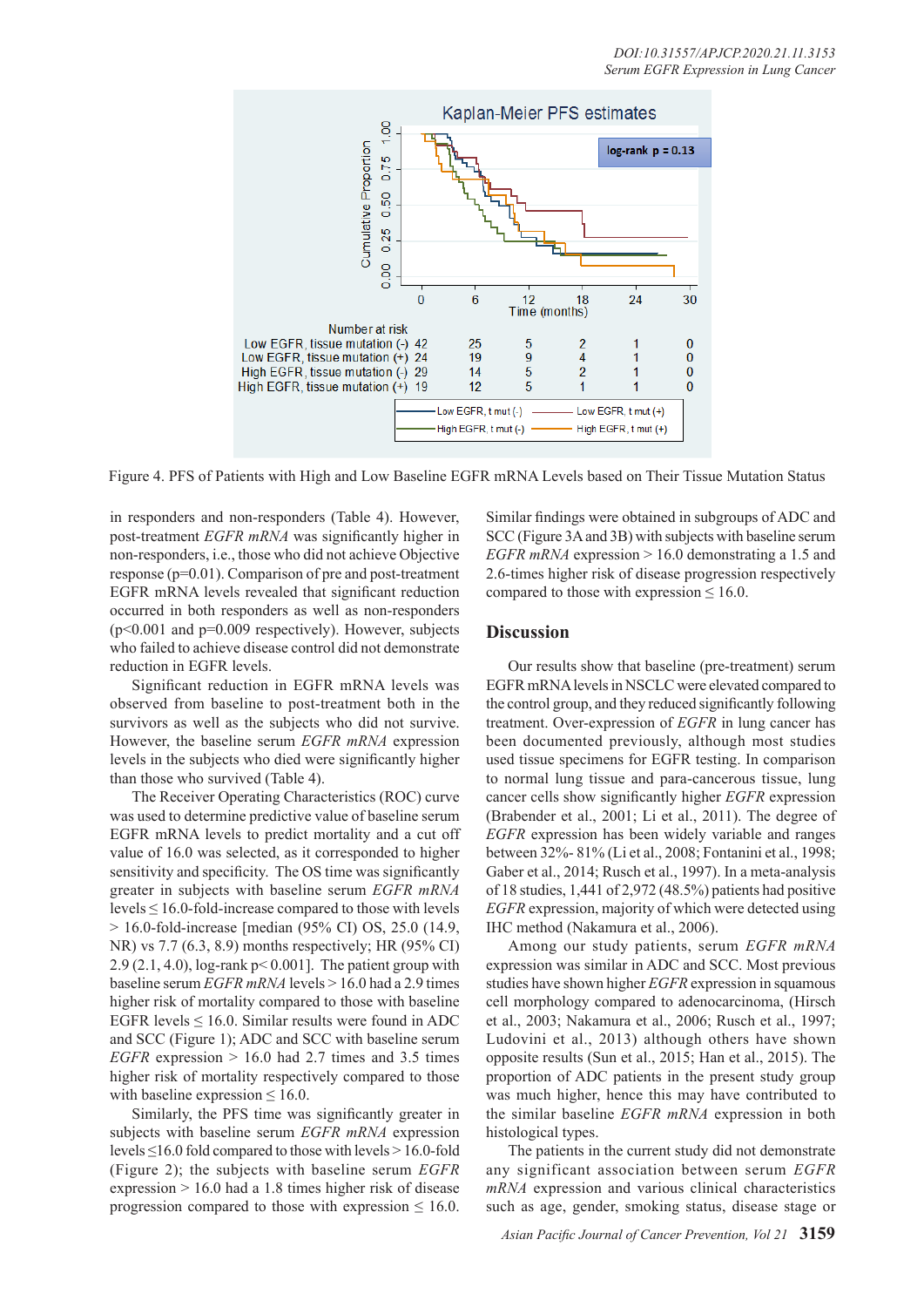#### *Anant Mohan et al*

performance status. Results of some previous studies have demonstrated association of *EGFR* expression with patient characteristics such as female sex, (Suwinski et al., 2012; Arfaoui et al., 2014) smoking status, (Zhuo et al., 2014; Arfaoui et al., 2014) and advanced disease stage, (Sun et al., 2015; Arfaoui et al., 2014; Liang et al., 2012; Traynor et al., 2013) while several others have not. (Hirschet al., 2003; Brabender et al., 2001; Han et al., 2015; Liang et al., 2010). In the few studies that evaluated *EGFR* expression in blood, most included early stage disease undergoing surgical resection and did not find significant association between serum *EGFR* expression and clinical characteristics such as age, sex, or pathological subtype (Zhuo et al., 2014; Ciledag et al., 2008; Sasaki et al., 2003; Dziadziuszko et al., 2006). On the other hand, positive correlation of serum EGFR levels (measured by ELISA) with smoking index has been reported (Zhuo et al., 2014).

Following treatment, the patients in the present study showed a significant decline in serum *EGFR mRNA* levels. Subgroup analysis showed that this decline occurred in both males and females, in all age categories, current and ex-smokers, subjects with smoking index  $> 250$ , in both adenocarcinoma and squamous cell carcinoma lung cancer, and in subjects with relatively better performance status. The trend of *EGFR* expression following treatment in lung cancer has been sparsely evaluated primarily because most studies were conducted in tumor tissue, hence repeat testing of *EGFR* expression was not feasible. In serum, *EGFR mRNA* levels were found to decline significantly following surgical resection in 56 patients with early stage NSCLC (Zhuo et al., 2014).In our patients, although serum EGFR mRNA declined in patients with metastatic as well as non-metastatic disease, the degree of decline was similar between both groups. This may possibly be due to the fact that even in the non-metastatic group, most patients had stage IIIB disease, hence this group probably did not truly reflect the early stage lung cancer.

The baseline serum *EGFR mRNA* expression in the Gefitinib group was significantly higher than in the chemotherapy group. Both treatment arms however, showed a significant reduction in *EGFR* expression following treatment; consequently, the post-treatment *EGFR* levels were similar between both groups. The relationship between *EGFR* expression and treatment modality has not been well elucidated. Most previous studies have included surgically resected tissue for *EGFR* expression, and comparisons with any other treatment modality have not been reported. Similarly, data regarding change in *EGFR* expression following treatment is limited to a solitary study that reported significant decline in serum *EGFR* expression following surgical resection in 56 patients (Zhuo et al., 2014). To the best of our knowledge, no existing publication has as yet reported on the change in *EGFR mRNA* expression levels measured in serum following two different treatment modalities in advanced stage NSCLC. Overall, the results of the present study therefore suggest that both chemotherapy and Gefitinib cause a significant reduction in *EGFR* expression in NSCLC.

We also found that baseline serum *EGFR mRNA* levels did not predict response to treatment or likelihood of achieving disease control (DC). However, subjects who achieved DC demonstrated significant reduction in serum EGFR mRNA levels from baseline, thereby implying a possible prognostic association. On the other hand, reduction in serum EGFR mRNA levels did not differentiate between responders and non-responders. The utility of *EGFR* expression in predicting treatment response and DC has been sparsely reported, and a previous study showed that the probability of treatment response was significantly greater in NSCLC on gefitinib and with high *EGFR* expression compared to those with low expression, although disease control rates were unaffected. In the same study, a subgroup analysis of 14 EGFR mutated patients revealed that higher *EGFR* expression was associated with response to treatment and better PFS compared to non-responders, thereby indicating that serum *EGFR mRNA* expression may be a promising parameter for predicting therapeutic response in NSCLC, especially those who are EGFR mutated. On the other hand, lack of correlation between *EGFR* expression and treatment response or survival was reported in 375 tissue specimens in the Tarceva Lung Cancer Investigation Trial, (Gatzemeier et al., 2007) as well as in a cohort of previously treated Squamous cell lung cancer patients (Chang et al., 2016).

#### *Serum EGFR mRNA expression as a Predictor of Survival Outcomes*

We found that OS and PFS was significantly higher in all patients having baseline serum *EGFR mRNA* expression  $\leq 16.0$ -fold-increase compared to those with > 16.0-fold-increase. Similar results were obtained by applying this cut-off value to ADC and SCC groups separately. Compared to patients with low baseline serum *EGFR* expression ( $\leq 16.0$ ), patients of NSCLC with high serum EGFR ( $> 16.0$ ) had 2.9 times higher risk of mortality and 1.7 times higher risk of disease progression.

The prognostic role of *EGFR* expression is as yet, uncertain. Majority of studies in fact, have not shown any significant association of *EGFR* expression with survival outcomes (Suwinski et al., 2012; Gatzemeier et al., 2007; Rusch et al., 1993; Murray S et al., 2012; Seyhan et al., 2010). A few reports, albeit of relatively small sample size, have shown that higher *EGFR* expression is associated with better survival (Dziadziuszko et al., 2006; Chang et al., 2016; Shah et al., 2004). In previously treated SCC patients on TKIs, better PFS and OS was seen in patients with high *EGFR* expression (Chang et al., 2016). The explanation for such an association may be that possibly the loss of expression of these receptors is associated with biologic aggressiveness in lung tumors resulting in adverse outcome for patients with such tumors. On the other hand, studies have also reported worse outcomes associated with high *EGFR* expression (Sun et al., 2015; Li et al., 2011; Traynor et al., 2013) reported that high *EGFR* expression had a negative impact on the survival of post- operative NSCLC patients who underwent radiotherapy. They proposed that *EGFR* expression may relate to radiotherapy resistance and impart a poor outcome. Similarly, positive *EGFR* expression in tissue was a significant predictor of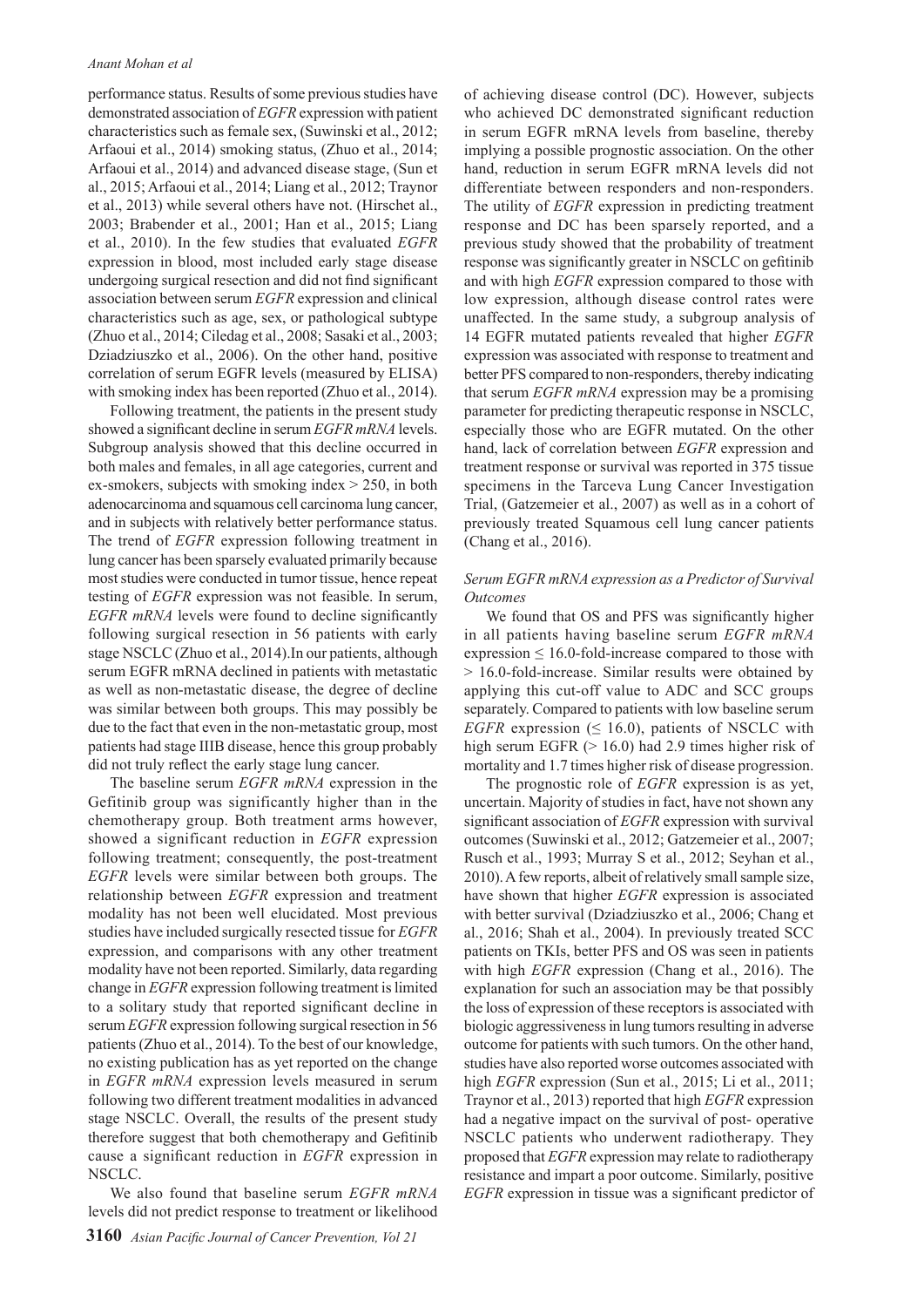reduced 3-year survival in Chinese females (Sun et al., 2015). It is notable, however, that all the above studies were conducted in the tumor tissue of patients with early stage disease, which is an important distinction from the design of the current study wherein *EGFR* expression was measured in the serum of advanced stage patients.

Among the two meta-analysis that have been conducted to determine the effect of *EGFR* expression on survival outcomes in lung cancer, results have been variable. The first meta-analysis (Meert et al., 2002) included 11 studies and 2185 patients and the result just reached significance (HR 1.13, 95% CI, 1.00–1.28), implying that patients with a tumour not expressing EGFR had a better survival. They reported significant association of *EGFR* expression with survival only with SCC, unlike our results that showed that survival is associated with *EGFR mRNA* expression in both ADC and SCC.

The second meta-analysis included 18 studies and 2972 patients (Nakamura et al., 2006). Of note, only three of these studies had included patients with stage IV disease while the remaining had included stages I-IIIB. Six of the 18 studies reported shorter survival with *EGFR* over-expression, while two studies showed longer survival. Overall, *EGFR* overexpression was not shown to have significant impact on survival in NSCLC. However, both the above meta-analysis was limited by lack of data for aggregation in few studies, heterogeneity in method of *EGFR* expression testing, and methods of extrapolation of hazard ratios.

Based on our ROC analysis, the cut-off of baseline serum *EGFR mRNA* expression level gave a predictive value for mortality as 76%. Previously also, some authors have determined cut-off values based on ROC for testing the role of *EGFR* expression in survival prediction (Chang et al., 2017; Sasaki et al., 2003; Dziadziuszko et al., 2006). None of the previous reports, however, specified the area under the ROC based on their derived cut-off values.

This study had some limitations. The patient recruitment was not consecutive and had disproportionately higher adenocarcinoma subjects. However, since the sample size was calculated based on all NSCLC, the recruited number of patients were statistically adequate to achieve the primary outcome. Secondly, of the 267 subjects who were initiated on treatment, response assessment could only be done in 65.2% (174/267) subjects as the remaining were unable to complete the treatment schedule. Thirdly, we did not perform EGFR mRNA measurements in tissue specimens and based our results only on serum levels. Fourth, we had very few patients with early-stage disease; hence a stage-wise comparison of *EGFR* expression between early and late-stage NSCLC was not possible. In spite of these shortcomings, we feel this study provides useful information regarding a promising biomarker that may have prognostic value in patients with advanced NSCLC.

To conclude, serum *EGFR mRNA* expression is increased in NSCLC and declines following treatment; this is a useful parameter for predicting treatment response and survival outcomes.

## **Acknowledgements**

This work was supported by an educational grant from the Department of Biotechnology, Govt. of India.

*Statement of Financial disclosures and Conflict of interest*

None of the authors have any conflict of interest to declare.

# **References**

- Amin MB, Edge SB, Greene FL, et al (2017). AJCC Cancer Staging Manual. 8th ed. New York: Springer.
- Arfaoui A, Kriaa L, Znaidi N, et al (2014). Over-expression of EGFR is closely correlated to poor prognosis in Tunisian patients with non-small cell lung adenocarcinoma. *J Immun Immunochem*, **35**, 256-68.
- Bieche I, Onody P, Tozlu S, et al (2003). Prognostic value of ERBB family mRNA expression in breast carcinomas. *Int J Cancer*, **106**, 758-65.
- Brabender J, Danenberg KD, Metzger R, et al (2001). Epidermal growth factor receptor and HER2-neu mRNA expression in non-small cell lung cancer Is correlated with survival. *Clin Cancer Res*, **7**, 1850-5.
- Brierley JD, Gospodarowicz MK, Wittekind Ch (2017). UICC TNM Classification of Malignant Tumours. . 8th ed. Oxford: Wiley Blackwell; 2017.
- Chandra S, Mohan A, Guleria R, Singh V, Yadav P (2009). Delays during the diagnostic evaluation and treatment of lung cancer. Asian Pacific journal of cancer prevention: *Asian Pac J Cancer Prev*, **10**, 453-6.
- Chang H, Oh J, Zhang X, et al (2016). EGFR protein expression using a specific intracellular domain antibody and PTEN and clinical outcomes in squamous cell lung cancer patients with EGFR-tyrosine kinase inhibitor therapy. *OncoTargets Ther*, **9**, 5153-62.
- Chang HC, Chen YM, Tseng CC, et al (2017). Impact of epidermal growth factor receptor gene expression level on clinical outcomes in epidermal growth factor receptor mutant lung adenocarcinoma patients taking first-line epidermal growth factor receptor-tyrosine kinase inhibitors. *Tumour Biol J Int Soc Oncodevel Biol Med*, **39**, 1010428317695939.
- Chomczynski P, Mackey K (1995). Short technical reports. Modification of the TRI reagent procedure for isolation of RNA from polysaccharide- and proteoglycan-rich sources. *Biotechniques*, **19**, 942-945.
- Ciardiello F, Tortora G (2003). Epidermal growth factor receptor (EGFR) as a target in cancer therapy: understanding the role of receptor expression and other molecular determinants that could influence the response to anti-EGFR drugs. *Eur J Cancer*, **39**, 1348-54.
- Ciledag A, Kaya A, Yetkin O, et al (2008). The prognostic value of serum epidermal growth factor receptor level in patients with non-small cell lung cancer. *Tuberk Toraks*, **56**, 390-5.
- Claret L, Gupta M, Han K, et al (2014). Prediction of overall survival or progression free survival by disease control rate at week 8 is independent of ethnicity: Western versus Chinese patients with first-line non-small cell lung cancer treated with chemotherapy with or without bevacizumab. *J Clin Pharmacol*, **54**, 253-7.
- Detterbeck FC, Boffa DJ, Kim AW, Tanoue LT (2017). The eighth edition lung cancer stage classification. *Chest*, **151**, 193-203.
- Dziadziuszko R, Witta SE, Cappuzzo F, et al (2006). Epidermal growth factor receptor messenger RNA expression, gene dosage, and gefitinib sensitivity in non-small cell lung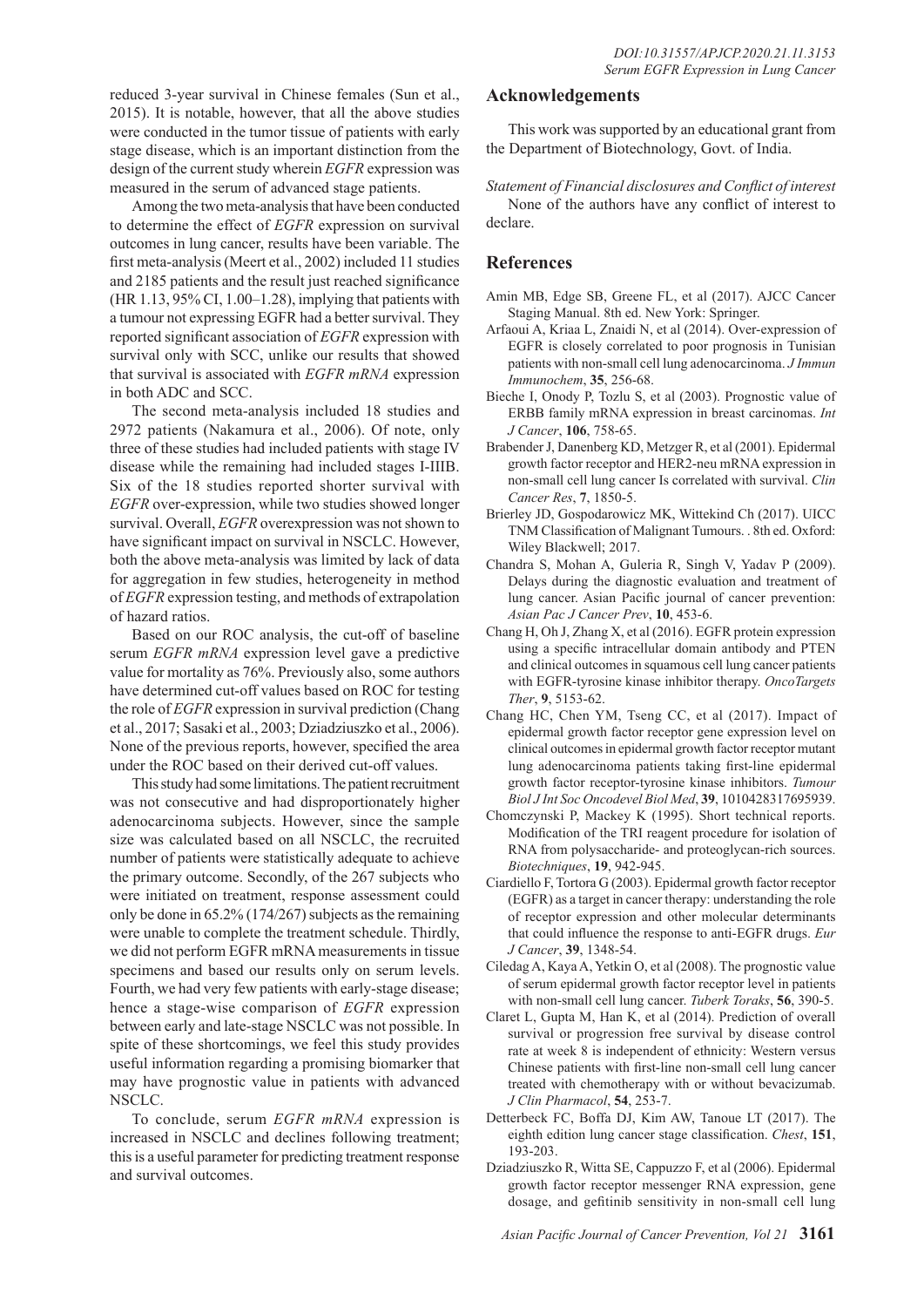cancer. *Clin Cancer Res*, **12**, 3078-84.

- Eisenhauer EA, Therasse P, Bogaerts J, et al (2009). New response evaluation criteria in solid tumours: revised RECIST guideline (version 1.1). *Eur J Cancer*, **45**, 228-47.
- Fontanini G, De Laurentiis M, Vignati S, et al (1998). Evaluation of epidermal growth factor-related growth factors and receptors and of neoangiogenesis in completely resected stage I-IIIA non-small-cell lung cancer: amphiregulin and microvessel count are independent prognostic indicators of survival. *Clin Cancer Res*, **4**, 241-9.
- Gaber R, Watermann I, Kugler C, et al (2014). Correlation of EGFR expression, gene copy number and clinicopathological status in NSCLC. *Diagn Pathol*, **9**, 165.
- Gatzemeier U, Pluzanska A, Szczesna A, et al (2007). Phase III study of erlotinib in combination with cisplatin and gemcitabine in advanced non-small-cell lung cancer: the Tarceva Lung Cancer Investigation Trial. *J Clin Oncol*, **25**, 1545-52.
- Gazdar AF (2009). Personalized medicine and inhibition of EGFR signaling in lung cancer. *N Engl J Med*, **361**, 1018-20.
- Guleria JS, Gopinath N, Talwar JR, et al (1971). Bronchial carcinoma--an analysis of 120 cases. *J Assoc Physic India*, **19**, 251-5.
- Han YH, Abdul Hamid MR, Telisinghe PU, Haji Hussin JB, Mabruk M (2015). Overexpression of EGFR protein in Bruneian lung cancer patients. *Asian Pac J Cancer Prev*, **16**, 233-7.
- Hirsch FR, Varella-Garcia M, Bunn PA, et al (2003). Epidermal growth factor receptor in non-small-cell lung carcinomas: correlation between gene copy number and protein expression and impact on prognosis. *J Clin Oncol*, **21**, 3798-3807.
- Jindal SK BD (1990). Clinical spectrum of primary lung cancer – Review of Chandigarh experience of 10 years. Lung India. 1990;8.
- Jindal SK, Malik SK, Dhand R, et al (1982). Bronchogenic carcinoma in Northern India. *Thorax*, **37**, 343-7.
- Karnofsky DA, JH B (1949). The clinical evaluation of chemotherapeutic agents in cancer. In: CM M, ed. In Evaluation of chemotherapeutic agents. New York: Columbia University Press; pp 191-205.
- Lee SM (2006). Is EGFR expression important in non-small cell lung cancer?. *Thorax*, **61**, 98-99.
- Li AR, Chitale D, Riely GJ, et al (2008). EGFR mutations in lung adenocarcinomas: clinical testing experience and relationship to EGFR gene copy number and immunohistochemical expression. *J Mol Diagn*, **10**, 242-8.
- Li F, Liu Y, Chen H, et al (2011). EGFR and COX-2 protein expression in non-small cell lung cancer and the correlation with clinical features. *J Exp Clin Cancer Res*, **30**, 27.
- Liang H, Zhang J, Shao C, et al (2012). Differential expression of RBM5, EGFR and KRAS mRNA and protein in non-small cell lung cancer tissues. *J Exp Clin Cancer Res*, **31**, 36.
- Liang Z, Zhang J, Zeng X, et al (2010). Relationship between EGFR expression, copy number and mutation in lung adenocarcinomas. *BMC Cancer*, **10**, 376.
- Livak KJ, Schmittgen TD (2001). Analysis of relative gene expression data using real-time quantitative PCR and the 2(-Delta Delta C(T)) Method. *Methods*, **25**, 402-8.
- Ludovini V, Flacco A, Bianconi F, et al (2013). Concomitant high gene copy number and protein overexpression of IGF1R and EGFR negatively affect disease-free survival of surgically resected non-small-cell-lung cancer patients. *Cancer Chemother Pharmacol*, **71**, 671-80.
- Meert AP, Martin B, Delmotte P, et al (2002). The role of EGF-R expression on patient survival in lung cancer: a systematic review with meta-analysis. *Eur Respir J*, **20**, 975-981.
- Murray S, Karavasilis V, Bobos M, et al (2012). Molecular predictors of response to tyrosine kinase inhibitors in patients with Non-Small-Cell Lung Cancer. *J Exp Clin Cancer Res*, **31**, 77.
- Nakamura H, Kawasaki N, Taguchi M, Kabasawa K (2006). Survival impact of epidermal growth factor receptor overexpression in patients with non-small cell lung cancer: a meta-analysis. *Thorax*, **61**, 140-5.
- Nakashima K, Horita N, Nagai K, et al (2016). Progressionfree survival, response rate, and disease control rate as predictors of overall survival in phase III randomized controlled trials evaluating the first-line chemotherapy for advanced, locally advanced, and recurrent non-small cell lung carcinoma. *J Thorac Oncol*, **11**, 1574-85.
- Oken MM, Creech RH, Tormey DC, et al (1982). Toxicity and response criteria of the Eastern Cooperative Oncology Group. *Am J Clin Oncol*, **5**, 649-55.
- Pazdur R (2008). Endpoints for assessing drug activity in clinical trials. *Oncologist*, **13**, 19-21.
- Rami-Porta R (2016). IASLC Staging Manual in Thoracic Oncology. North Fort Myers: Editorial Rx Press; 2016.
- Reddy KS, Gupta PC (2004). Report on tobacco control in India In: Ministry of Health and Family Welfare, ed. New Delhi. 2004.
- Rusch V, Baselga J, Cordon-Cardo C, et al (1993). Differential expression of the epidermal growth factor receptor and its ligands in primary non-small cell lung cancers and adjacent benign lung. *Cancer Res*, **53**, 2379-85.
- Rusch V, Klimstra D, Venkatraman E, et al (1997). Overexpression of the epidermal growth factor receptor and its ligand transforming growth factor alpha is frequent in resectable non-small cell lung cancer but does not predict tumor progression. *Clin Cancer Res*, **3**, 515-22.
- Sasaki H, Yukiue H, Mizuno K, et al (2003). Elevated serum epidermal growth factor receptor level is correlated with lymph node metastasis in lung cancer. *Int J Clin Oncol*, **8**, 79-82.
- Seyhan EC, Altin S, Cetinkaya E, et al (2010). Prognostic value of epidermal growth factor receptor expression in operable non-small cell lung carcinoma. *Multidisciplinary Respiratory Med*, **5**, 305-11.
- Shah L, Walter KL, Borczuk AC, et al (2004). Expression of syndecan-1 and expression of epidermal growth factor receptor are associated with survival in patients with nonsmall cell lung carcinoma. *Cancer*, **101**, 1632-8.
- Shimkhada R, Peabody JW (2003). Tobacco control in India. *Bull World Health Organ*, **81**, 48-52.
- Singh N, Aggarwal AN, Gupta D, Behera D, Jindal SK (2012). Quantified smoking status and non-small cell lung cancer stage at presentation: analysis of a North Indian cohort and a systematic review of literature. *J Thoracic Dis*, **4**, 474-84.
- Sun G, Liu B, He J, Zhao X, Li B (2015). Expression of EGFR is closely related to reduced 3-year survival rate in Chinese female NSCLC. *Int Med Exp Clin Res*, **21**, 2225-31.
- Suwinski R, Klusek A, Tyszkiewicz T, et al (2012). Gene expression from bronchoscopy obtained tumour samples as a predictor of outcome in advanced inoperable lung cancer. *PLoS One*, **7**, e41379.
- Traynor AM, Weigel TL, Oettel KR, et al (2013). Nuclear EGFR protein expression predicts poor survival in early stage non-small cell lung cancer. *Lung Cancer*, **81**, 138-41.
- U.S. Department of Health and Human Services: Food and Drug Administration. Center for Drug Evaluation and Research (CDER). Guidance for industry: clinical trial endpoints for the approval of cancer drugs and biologics. http://www. fda.gov/downloads/Drugs/.../Guidances/ucm071590.pdf. .Published May 2007.